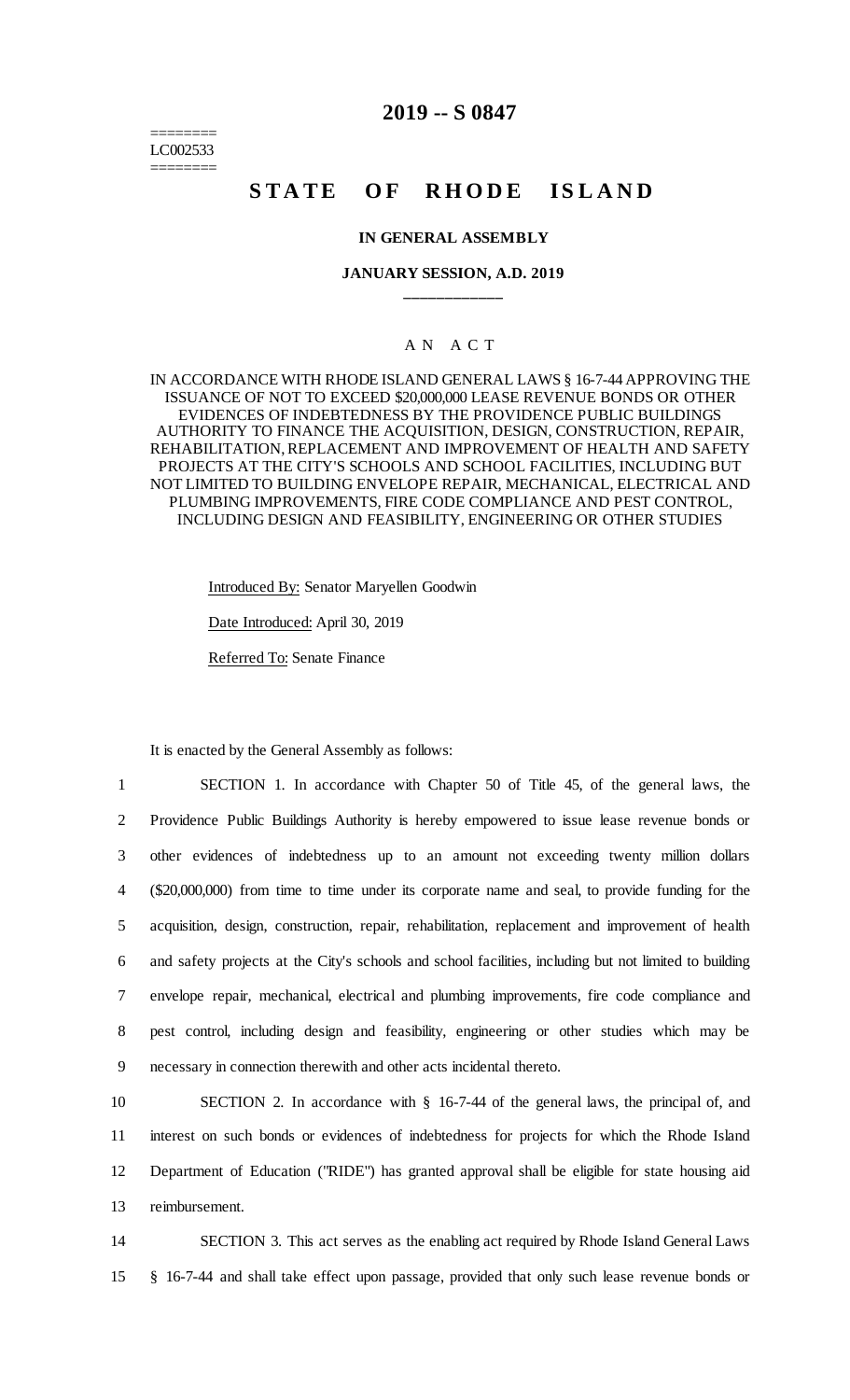- 1 other evidences of indebtedness for projects as that have received RIDE approval shall be eligible
- 2 for state housing aid reimbursement.

LC002533 ========

 $=$